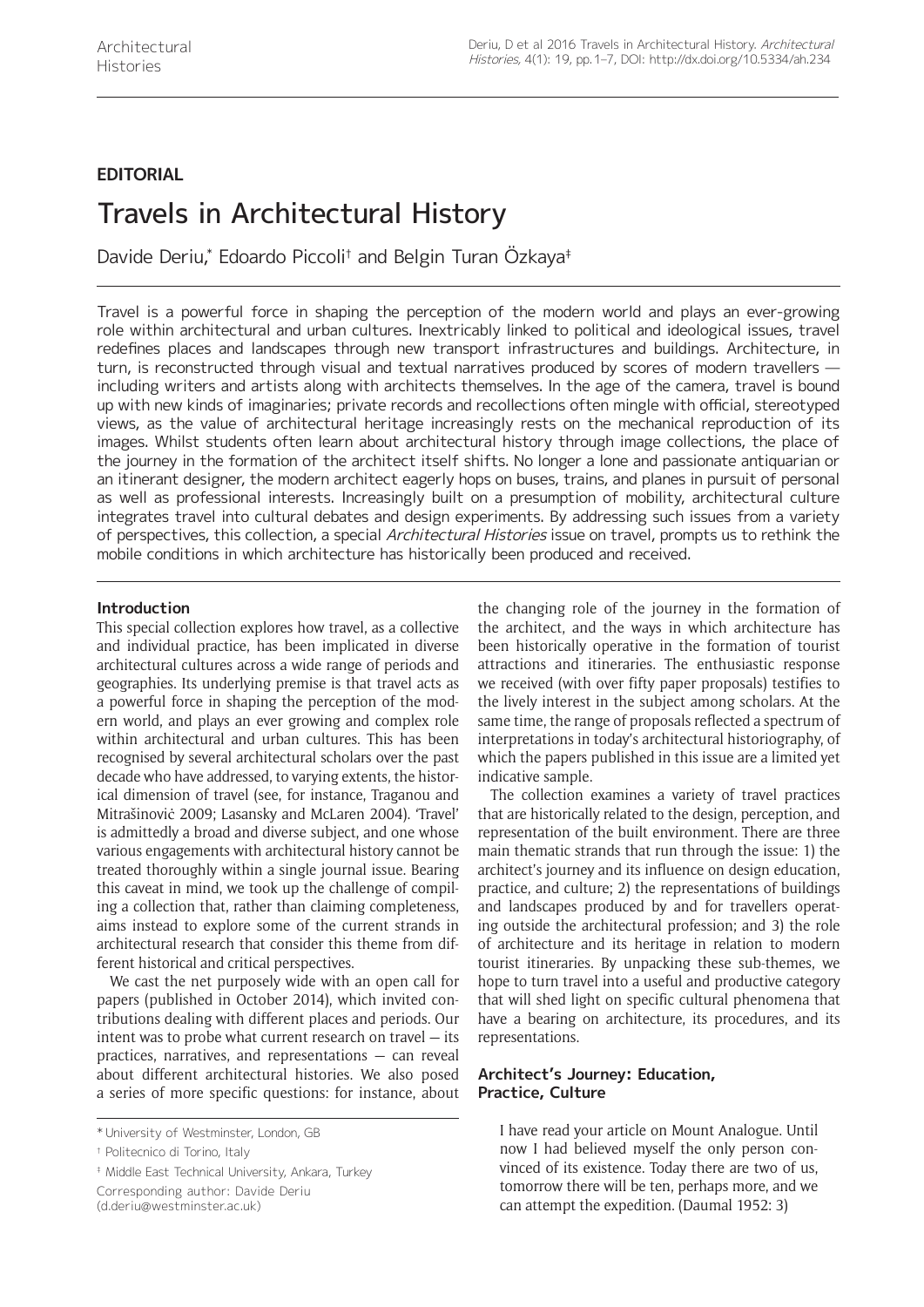Then there is a third adventure of reading . . . that of Writing; reading is a conductor of the Desire to write . . . not that we necessarily wanted to write *like* the author we enjoy reading. (Barthes 1989: 40–41)

Travel has long been a part of the architect's formation. In modern times, the architect's journey drew on the tradition of the Grand Tour, a practice that was not invented by architects; in the 17th- and 18th-centuries scores of young British gentlemen with diverse interests almost obligatorily travelled abroad as part of their upbringing and for gaining erudition (see Turan Özkaya (2014) for more on travel, museums, and classical *Bildung*). Yet the ritual of exploratory travel and the ensuing informal training based on direct engagement with places, artifacts, and objects were readily embraced by architects, including none other than John Soane, arguably the most celebrated British architect at the turn of the 19th century. From his tour of Italy in the 1770s, as argued by Gillian Darley, the young 'Soane would come home with firsthand knowledge of the great monuments of classical antiquity as well as the social polish with which to cultivate contacts, and thus patrons' (Darley 2008: 21). For Soane, who turned the Temple of Vesta in Tivoli 'into a leitmotif for his entire career' (Darley 2008: 23) and his house into an antiquarian's 'cabinet', exposure to the buildings of classical antiquity was imperative. Along those lines, over time, it has become fundamental for aspiring architects to visit historically significant places to gain a firsthand experience of architecture.

With the expansion of the Grand Tour's geographical reach from Italy to the Ottoman lands, Greece, and the Middle East, its scope and nature changed. The Prussian Karl Friedrich Schinkel travelled to Italy but later also to England and France. Robert Smirke, the architect of the British Museum, did not limit his four-year tour to Italy but wandered through Morea, sometimes allegedly on foot rather than horseback (Crook 1973: 74). A young Swiss draftsman from the Berlin office of Peter Behrens, Charles-Edouard Jeanneret, travelled with his friend August Klipstein 'to the East' in 1911, reaching as far as Constantinople. Adolf Loos went to America at the age of twenty-three, while Louis Kahn sojourned in Italy when he neared fifty. Jørn Utzon travelled to Mexico but also, among all the other places, to China. By the time Italian Marcello Piacentini toured through Germany in 1930 and 1931, the original geography of the architectural Grand Tour had been radically altered and even reversed.

Since the time of the itinerant medieval builders and early modern architects on the prowl for patrons from different European cities, travel has also been an integral part of the architect's profession — and all the more so in today's closely connected world. And yet, despite the value of travel to architectural *Bildung* and practice, the complex relationship between architectural work and travel experience has not been sufficiently probed by historians. The present collection prompts us to rethink this relationship, while disclosing both the details of particular journeys that were hitherto largely unknown and their impact on architectural and artistic works.

In his essay 'China Receives Utzon: The Role of Jørn Utzon's 1958 Study Trip to China in His Architectural Maturity', Chen-Yu Chiu sheds light on the architect's much-cited yet under-researched trip to China. Among other things, the author cogently argues for analogies between dynastic Chinese built forms, traditional construction practices, and Utzon's work: not only the Sydney Opera House (1958–66) but also some lesser known works such as Bagsværd Church (1968–76) and the National Assembly of Kuwait (1972–84). Laura Martínez de Guereñu, on the other hand, in 'Bauhausler on the Franco-Spanish Border', adds a previously unknown chapter to the history of the Bauhaus and tracks down the traces of a summer spent in the Basque country on the work of the Bauhausler Josef and Anni Albers, Vassily Kandinsky, and Paul Klee. In a similar vein, in 'Grand Tour in Reverse: Marcello Piacentini's Tour of Germany in 1930 and 1931', Christine Beese detects in Piacentini's work, particularly in his project for Piazza della Vittoria in Brescia (1928–32), design strategies and individual motives that the architect had been exposed to during his little-known trip to Germany. Such unambiguous allusions to architectural forms, motives, strategies, spaces, and practices experienced while travelling are shown to be consequences of the architect's journey.

From Stylianos Giamarelos's essay, 'Intersecting Itineraries Beyond the Strada Novissima: The Converging Authorship of Critical Regionalism', however, we learn that for the Greek architects Suzana and Dimitris Antonakakis the journey to the Venice Biennale, in 1980, operated more like a reinforcement of their existing 'architectural sensibility' than an internalization and re-enactment of what they had newly encountered. We are reminded here of Mark Wigley's argument that, 'As always, the architect's journey is not a journey of discovery but of confirmation, a rehearsal or a repetition of something that is already in place' (Wigley 2011: 233). In his anatomizing of the intertwinement of the 'local' with the 'foreign' in travel and architecture, Wigley also takes issue with a sequential model that would establish a causal relationship between the architect's journey and the ensuing architectural work. Instead, he sees the actual journey as a retroactive confirmation of what has already been developed without even departing. Wigley's example for his argument is, incidentally, Jørn Utzon, about whom he writes: 'Utzon constantly read about China and the possibility of travel there, and the kinds of lessons one would learn on such a journey were being *endlessly imagined* by him' (Wigley 2011: 243; our emphasis). What Chen-Yu Chiu does in the first part of his essay is to draw a comprehensive picture of the means and tools of these 'imaginary travels'. The young Utzon may have encountered 'many kinds of things' about China before even setting foot there, including myriad books, a two-meter-long model of a palace building from the Qing Dynasty, the 1919 edition of the *Yingzao fashi* (the book of Chinese state building standards), decorated roof tiles, statues of deities and noble women, ceremonial objects, paintings, and masks, among others.

Travel as a confirmation of the architect's existing ideas, rather than as a facilitator of new explorations,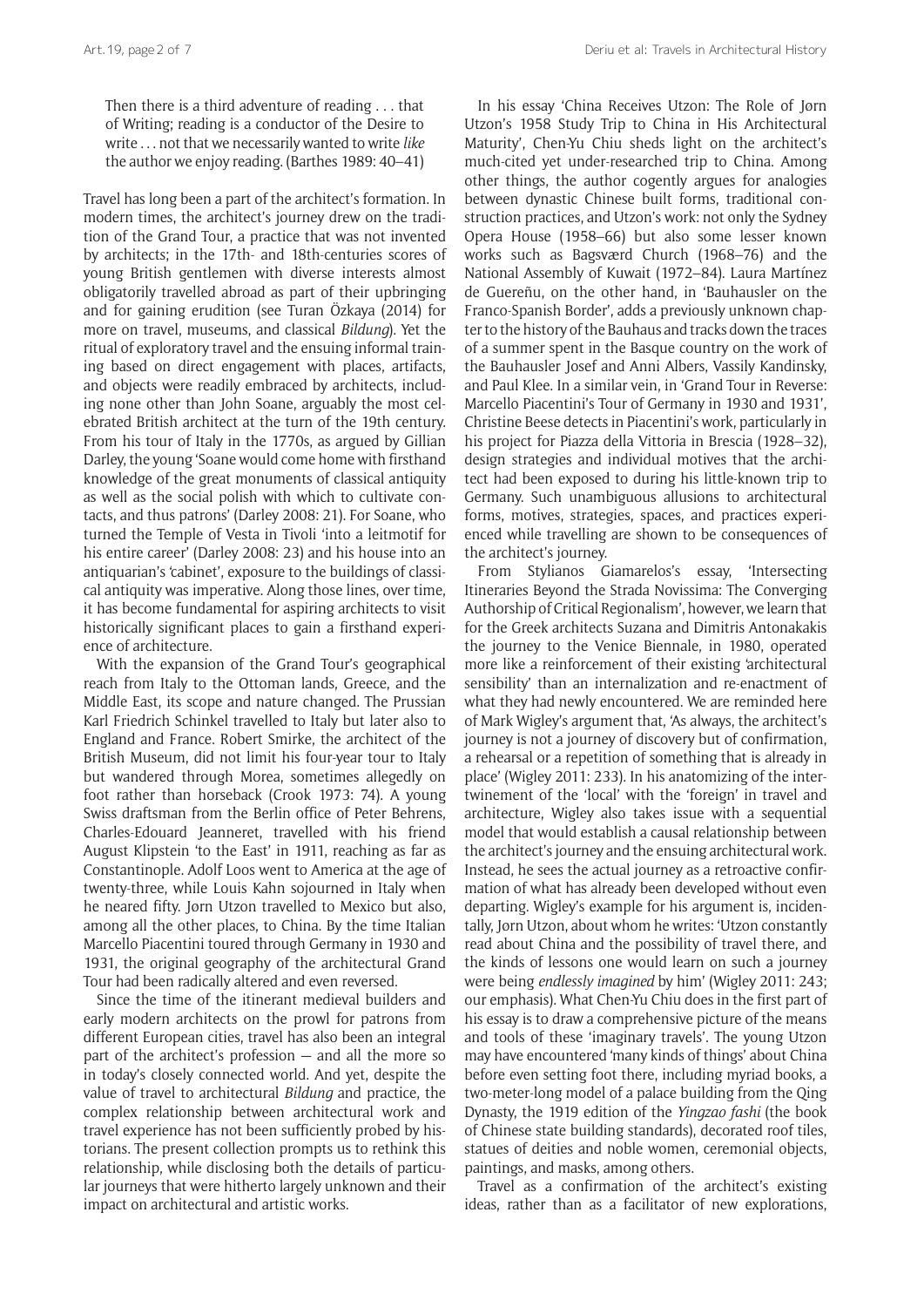is problematic for Wigley. Yet, read against the grain, Wigley's brilliant formulation about what might be called 'pre-posterous travel'1 (a journey without actual departure) points to the complicated nature of architectural design as an inspirational process. While it is difficult to trace the cognitive operations that lead to architectural design, it is not a one-way, straightforward process, that may be set into motion by 'pre-posterous', imaginary, or virtual travels as much as actual ones. Like the protagonists of René Daumal's novel *Mount Analogue*, architects may embark on journeys to imaginary places en route to their eventual destination — the architectural work itself. Rather than demanding precise, causal relations between architects' journeys and their work, it may be more productive to envisage design as a complex process shaped by multiple unlikely and 'un-timely' factors, including 'preposterous' travel. Roland Barthes' characterization of reading might be, *mutatis mutandis*, applied to the architect's journey (Barthes 1989):

travel is a conductor of the Desire to design . . . not that the architect necessarily wants to design *like* what she or he enjoys seeing on the journey.

This is not to say that travel cannot operate as a means for architectural knowledge production. The idea that mobility could be the catalyst for production of knowledge constitutes the crux of Jessica Harris's essay, 'On the Buses: Mobile Architecture in Australia and the UK, 1973–75'. Harris, through a comparative analysis of the AD/AA/Polyark bus, the outcome of the collaboration between *Architectural Design*, the Architectural Association, and Cedric Price, with the much less known travel experiments of students from the University of Queensland and Sydney, takes us back to the 1970s, when travel was perceived as a means of exploration for alternative, participatory ways of teaching, practising, and disseminating architecture.

Along those lines, Kay Bea Jones had already underlined the importance of 'experiential learning' and 'travel pedagogy', which she defines as 'experientially centered studies dependent on some cultural and geographic shift that radically alters sense perception and challenges visual and spatial cognition' (Jones 2001: 127). For her the shock and sharpening of the senses that comes with cultural and geographic displacement may be used by the traveller to cultivate self-constructed knowledge about the sites visited that are regarded as 'habitable places with variable interpretations belonging to the onlooker' (Jones 2001: 134) rather than iconic sites with solidified meanings. The emphasis on 'self-constructed knowledge' paves the way for a critique of earlier exclusive forms of travel based on the idea of emulating the object lessons of culturally prized sites and masters along a largely predetermined itinerary.

#### **Narratives and Representations**

The journeys undertaken by architects, either as part of their early formations or during their lifelong careers, do not exhaust the broad range of relationships between travel practices and architectural histories. For the relevance of travel to architecture cannot be limited to the architects' own movements any more than architecture itself can be reduced to what design professionals do. With this in mind, several essays in this collection reflect on the role of other influential travellers whose accounts of places and landscapes have contributed to shape architectural knowledge. A two-way traffic seems to characterize the relationship between architecture and travel in its varied manifestations. Whilst, on the one hand, travel practices are embedded in the constant transformation of places and landscapes through transport infrastructures, on the other hand, architecture in turn is symbolically constructed through the visual and textual narratives produced by travellers. With respect to the built environment, travel is an engine of representation as much as a spatial practice.

It is worth recalling here that the preeminence of vision in the cultures of travel is a distinctly modern phenomenon, one that has evidently had a lasting impact on the perception of architecture across time and space. The word *sightseeing* itself encapsulates the major shift that occurred in Europe, between the late 16th and 17th centuries, when 'the isolated exercise and cultivation of the sense of sight' (Adler 1989: 8) became central to the production and reproduction of knowledge attained by travellers. The pursuit of sights replaced what until the Renaissance was a primarily discursive interaction between travellers and places. Whilst the tradition of the Grand Tour included non-visual experiences, such as music, it mainly revolved around the visual contemplation of sights and works of art, as well as the collection of pictorial *vedute*. This quintessentially upper-class practice waned in the mid-19th century, when Thomas Cook lay the foundations of mass tourism. With the advent of photography, travel became bound up with the formation of new kinds of imaginaries: private records and recollections often mingled with official, stereotyped views, as the value of architecture increasingly rested on the mechanical reproduction of its images. The written text remained, however, a crucial vehicle for the depiction of faraway places.

A powerful use of literature can be found in the orientalist accounts of the Muslim world recorded by western travellers. This subject, which has nourished a rich field of cultural and postcolonial studies, in recent years has been at the centre of growing interest within architectural and urban studies (Gharipour and Özlü 2015). Ümit Fırat Acıkgöz's paper in this collection, 'À La Recherche de l'Espace Perdue: Architecture, Urban Fabric, and French Travelers to Antioch (1784–1939)', offers a sample of cross-historical research that, while focusing on a single city, draws wider reflections about the cultural perceptions of the 'Orient' recorded by selected French travellers. Their written accounts, spanning from the late 18th to the early 20th centuries, vividly illustrate the Enlightenment idea that travelling to foreign lands was instrumental to gaining a modern education to the world. The orientalist mindset that led several Frenchmen to praise the relics of ancient Greco-Roman civilizations in late-Ottoman Syria, whose state of 'despotism' and 'decadence' they systematically decried, fed into the wider master narrative of European superiority. Whilst the modes and cultures of travel evolved throughout the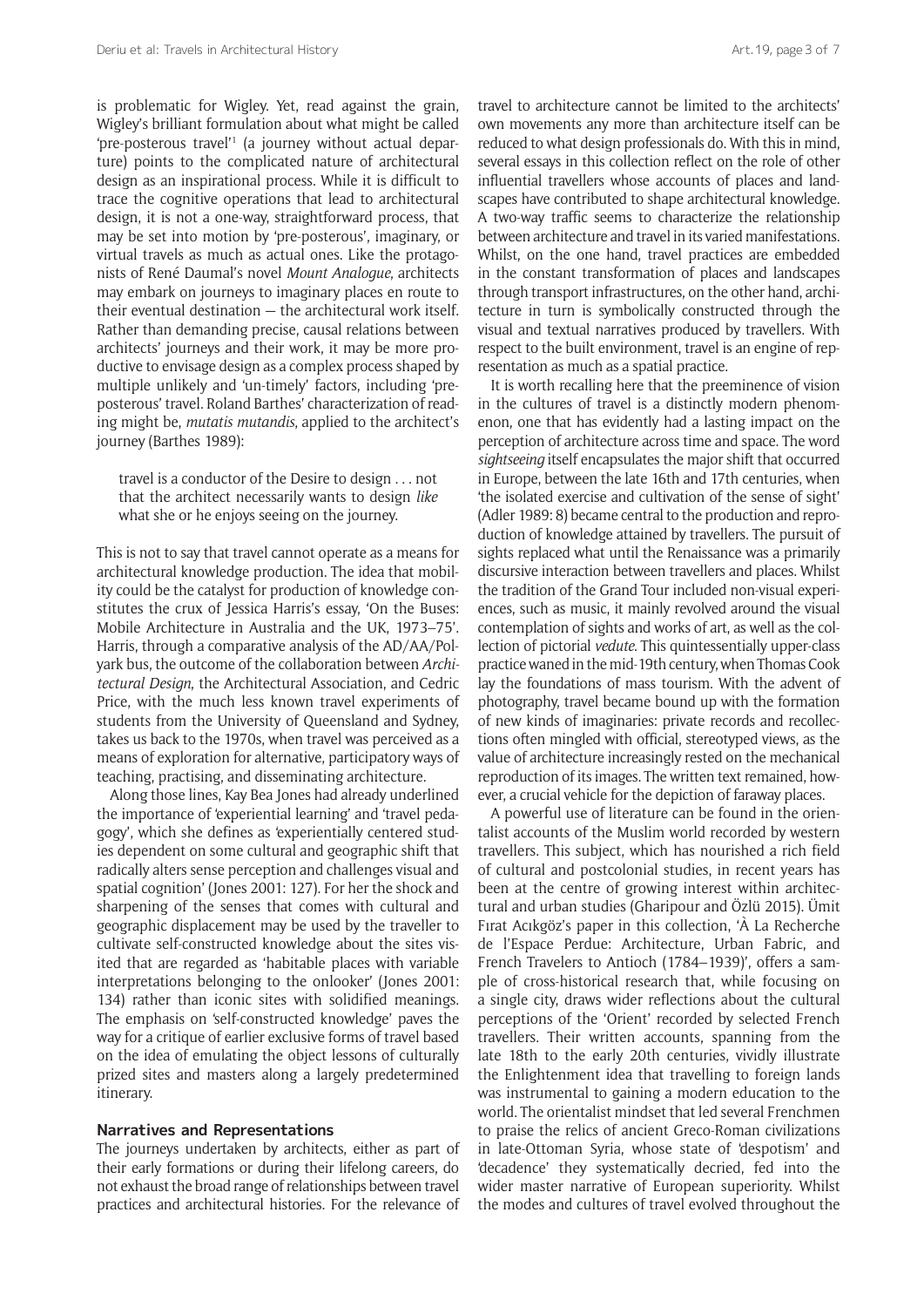'long 19th century', as European writers often ventured to the Near East to escape the industrial cities of their native countries, the persisting cultural tropes of many of their accounts reaffirmed a colonial attitude that, after the breakdown of the Ottoman Empire, was promptly converted into geopolitical gains.

The age of the camera provided a formidable medium for depicting 'oriental' architecture for the benefit of a western worldview. Elvan Cobb's paper, 'Learning Vicariously: Tourism, Orientalism and the Making of an Architectural Photography Collection of Egypt', gives insights into the formation of a particular collection that was assembled by Andrew Dickson White, the first president of Cornell University, during his travels to Egypt in the late 19th century. The body of architectural photographs that was initially gathered by a cultured American traveller, while on holiday or on diplomatic missions, subsequently became an important educational tool that shaped the ways in which generations of university students visualized the historic architecture of the 'Orient'. Besides expanding our understanding of how the historical knowledge of architecture is often produced by actors who operate outside the discipline, Cobb's study also highlights the combined effects of leisure travel and amateur photography that emerged at a critical juncture.

The vicarious forms of travel that were aided and abetted by photography were by no means confined to the East. For a long time a favorite destination of *grand tourists*, Rome was reportedly the most photographed city of the 19th century and provided the subject of innumerable published accounts and travel guidebooks. As Douglas Mark Klahr discusses in his essay, 'Traveling via *Rome through the Stereoscope*: Reality, Memory and Virtual Travel', at the turn of the 20th century the tourist literature incorporated stereoscopic photography alongside maps and other conventional devices to orient the reader-cum-spectator through the *città eterna*. Its realistic power matched the level of sophistication of a technique which immersed the viewer in a virtual environment *ante litteram.* Such mediated forms of knowledge enabled new forms of 'armchair [architectural] tourism' that, whilst never replacing the act of physical displacement, contributed to broaden the realm of architectural representations through which tourist attractions were depicted — and, indeed, culturally coded as sights.

The 20th century marked the rise of the tourist guidebook amidst other forms of illustrated publications. Far from being a mere vademecum, the guidebook became a complex and multilayered genre in which the depiction of architecture was often imbued with political significance. This is manifest in the case of post-1960 Cyprus, which is investigated here by Georgia Daskalaki in her essay '"Aphrodite's Realm": The Representation of Tourist Landscapes in Postcolonial Cyprus as an Iconography of Nation-Building'. Travel narratives produced after independence from the British reveal a clear intent to inscribe the representation of landscapes in the wider construction of a new national identity. As in other countries that embraced a process of modernization at the end of colonial rule, the case of Cyprus indicates a close relationship between the iconography of tourist landscapes and the ideology of nation-building, with its loaded baggage of imaginative geographies.

## **Travel and Heritage**

Travel and architectural heritage have been inextricably linked from the beginning of modernity. Different aspects of this relationship emerge from the texts in this collection. On the one hand, the transformation of tourism from individual practice to mass phenomenon determines the reconfiguration of cities, buildings, archaeological sites, and landscapes as travel destinations in close connection with their placement within a collective heritage. On the other hand, literatures and images of travel increasingly function as autonomous instruments for the construction of heritage values and imaginaries. The consequences of this are today visible to all, as architectural heritage 'comes to us' incessantly through the media without us having to travel to see it (Alcolea and Tárrago 2011: 18). Several essays in this collection investigate this vis-à-vis evolving ideologies and instruments of travel and heritage from stereo-photography to film.

We now are well aware that the process of heritage formation — well expressed by the French term *patrimonialisation* — is ideologically and politically charged. If travel narratives are to be read as part of a 'political process', heavily conditioned by 'idioms of hegemony' (del Marmol et al. 2016: 342–50), then the 'discovery' of the historical and memorial qualities of architecture appears as a complex issue producing conflicting sets of heritage definitions and values. The late-18th-century shift from the European Grand Tour to a politically charged Tour d'Orient is a crucial moment in this respect. From Gizeh to Palmyra, architecture has come to be defined by the contrast between the traveller's educated gaze and the purported 'eyes who do not see' that belonged to local populations. The nonsymmetrical situation, giving the architectural traveller the 'better view*',* finds an appropriate case in Acıkgöz's aforementioned discussion of Antioch. Ghostly appearance of an ancient metropolis under a new town, Antioch was more imagined than seen. Its site was so dilapidated that even the familiar spectacle of ruins (Preti and Settis 2015) has been denied. 'Nothing [is] visible', observes Emile Le Camus: and yet, he adds, 'underground, one or two meters below, there is everything' (Le Camus 1890, Vol. 3: 34).

For each dream of lost glories, other kinds of architectural heritage have been recovered, redefined, and assembled. The construction of a national heritage expressly designed to fit into a predefined set of values is discussed in Kristin Marie Barry's essay, 'Buildings As Artifacts: Heritage, Patriotism, and the Constructed Landscape', where we see self-appointed Northern European and American preservationists at work. From Skansen in Sweden to the Manitou Cliff and to Ford's Greenfield Village, buildings are dissociated from their place of origin and transformed into mobile objects. By re-placing 'historical' architecture in artificial contexts purified of the visual pollution of modernity, isolated from the passing of time, and strategically placed to be visited by the general public, the capacity to convey ideas of identity and authenticity is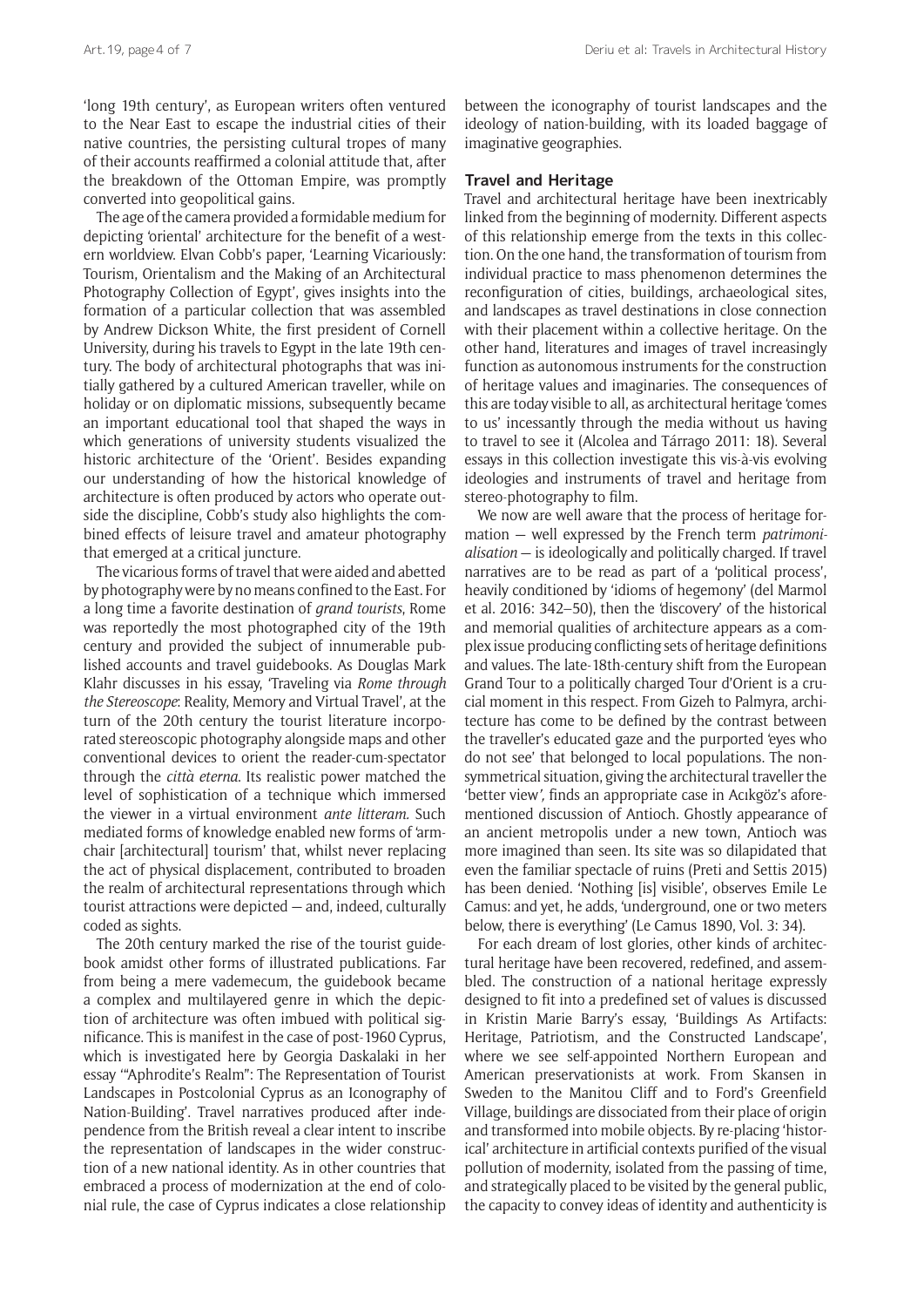paradoxically enhanced. Of course, these ideas are imbued with nostalgia for an ideal past, devoid of conflicts and contradictions. If the construction of national ideologies is at the root of this process, the developing industry of mass tourism is the economic force that makes these initiatives not only possible, but also replicable: in addition to Disney's Main Street and the Los Angeles Pueblo (see Ghirardo 2001), the countless heritage zones of new China loom in the distance. The duty of the historian, Barry suggests, is not just to retrace the chain of events that produced these artificial landscapes but to investigate the strategies and actors behind their assemblage.

As heritage overtakes us (Koolhaas 2004) with increasingly controversial consequences, it is also overtaking the material and immaterial structures that have transformed modern travel. This includes roads, infrastructural nodes and architectural typologies that were essential to the evolution of mobility. Since tourist and travel facilities are increasingly becoming part of preservation listings and architects' heritage tours (the Hotel Park, Barcelona, being a recent example; Englert 2015), writing their social and architectural history becomes a necessity. Daniel Roche's seminal study of the topography, economy, and sociabilities of tourist reception in Paris over two centuries (Roche 2000) provides an example of how an analysis of the *accueil* of strangers and tourists may challenge consolidated views on the history of a city and of its mobile populations.

In keeping with these issues, the analysis of buildings and material structures connected to travel inform some of the articles in this collection. In her essay, 'From Grand Tour to the Grand Hotel: The Birth of the Hospitality Industry in Tuscany', Fabiana Susini takes us to the humble origins of the tourist inn on the roads leading to Florence  $-$  a building type born out of the postal system that provided the first backbone to organized travelling in Europe. Moving across the Adriatic, Melita Cavloviç discusses the qualities of a series of once elegant modernist motels, scenically placed on the rugged Croatian coastline, in her paper, 'The Construction of the Imaginarium of the Adriatic Coast: A Case Study of Sljeme Motels'. The understanding of the spatial and positional qualities of these modern ruins now appears as urgent as it once was for the nearby Diocletian's palace (Adam 1764).

With every new technological shift in modes of transportation, travel has redefined the idea of the landscape, consolidating it through specific imagery (Deriu and Kamvasinou 2012). In continental Europe, since the 18th century Alpine territories have provided an ideal laboratory for observing the relation between modes of travel, the production of the tourist landscape (Derossi 2014), and the development of heritage strategies. Similar issues emerge also from Georgia Daskalaki's above-mentioned essay. The photographic sequences of the winding ascents to Cyprus's mountain forests and hotels, or the rebranding of archeological sites with the emblems of gas corporations, are carefully placed within the strategies of identity and heritage construction of the fledgling Mediterranean nation-state which was trying to come to terms with the transformations generated by the post-war boom of international tourism.

#### **Concluding Remarks**

Having outlined three of the main strands that run through this collection, we wish to conclude with some general remarks. It would be impossible to single out any prevailing direction of research from the wide range of methods and sources deployed by the various authors. The heterogeneous scope of their contributions responds well to our initial desire to sample a variety of different approaches and to represent diverse geographies as well as historical periods. As regards the references to scholarly literature, it is interesting to observe that few common sources appear across the papers — among them stands out Edward Said, whose critique of Orientalism retains an enduring appeal for architectural historians. This having been said, the present collection suggests that current historical research into travel and architecture does not rely on an established canon but is rather informed by a myriad of sources that positively expand our discipline through multiple engagements with various ideas and discourses. So much so that *travel* may be pivotal in the development of architectural theories, such as 'critical regionalism', as much as radical experiments of mobility and architecture as shown by two remarkable essays in this collection.

There are nonetheless some recurring features in the collection. The popularity of the tourist guidebook as a historical source stands out in particular. This is further testimony that, from the mid-19th century onwards, travellers were guided less and less '*par le livre'* (Moureau 1990: 6) and more and more '*par la guide'*. Amongst the contemporary figures mentioned in the essays, perhaps only Jørn Utzon, 'a citizen of the world' who was enchanted yet not overwhelmed by China, embodies the *topos* of the early modern cultured traveller. Utzon travelled with books, treatises, and a 'total, yet structured, curiosity' (Moureau 1990: 12). Far more typical is the attitude shown by Andrew Dickson White, who claimed an 'unbiased observation' of Egypt, and yet derived it from the highly selective experience of package tours along the Nile and the stereotypical descriptions of the Baedeker guidebooks. This figure epitomizes the wider shift from the tradition of the philosophical journey to the normalized types of travel which, catalyzed by the advent of photography as well as by mechanized transport, became increasingly widespread over the 20th century. As mass tourism moved towards a global practice, travel lost its distinctive character of inner exploration in favor of the pursuit of a collective identity (Leed 1991: 19–31). In the process, the perception of architecture was altered in ways that are still largely to be investigated.

Yet the most unifying trait amongst the papers is arguably to be found in the preoccupation for iconographic sources. The intersections between textual and visual narratives that characterize various guidebooks and travelogues examined in the collection remind us of the importance of considering words and images as interrelated aspects of printed sources in the writing of architectural histories (cf. the special collection in *Architectural Histories*, [Building](http://journal.eahn.org/collections/special/building-word-image-printing-architecture-1800-1950/) Word Image: Printing Architecture 1800-1950).<sup>2</sup> Whilst by no means the only viable research method, the analysis of the image and its role in conveying the meanings of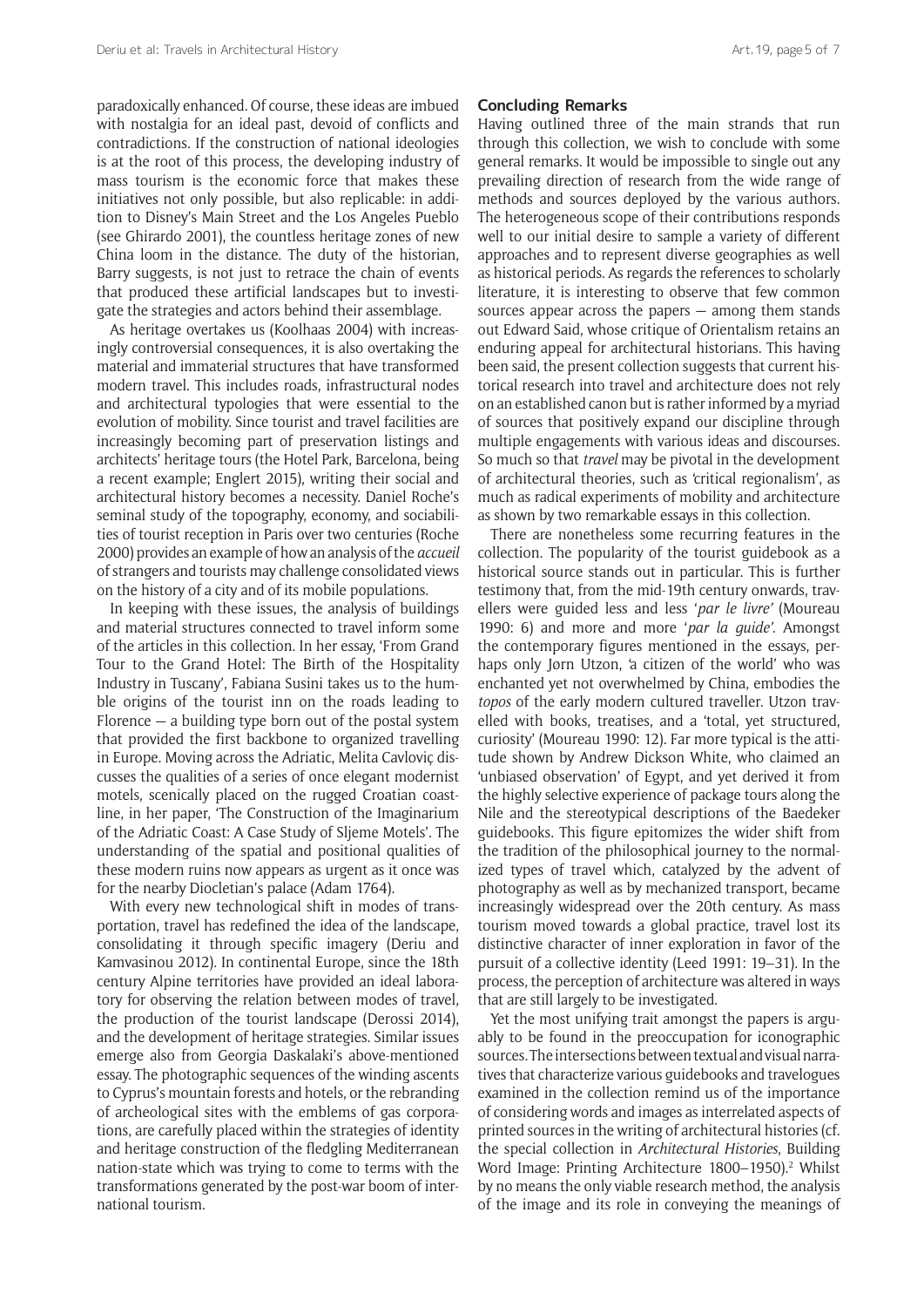buildings, places, and landscapes, as shown by some essays in the collection, remains a distinctive aspect of architectural historiography with regard to travel cultures. In the same vein the collection as an ensemble provides a wide but not exhaustive panoply of diverse paths architectural historiography may take in relation to travel. Our hope is that in future these paths will lead to further research, and new ones will be opened — including, for instance, a gendered critique of architecture and travel practices.

## **Notes**

- <sup>1</sup> According to Oxford English Dictionary, 'preposterous' comes from mid-16th century Latin word praeposterus, which means 'reversed, absurd', prae meaning 'before', and posterus, 'coming after'. Here we are using 'pre-posterous' in this sense of 'reversed'. For a slightly different and very productive usage of the term, see Bal (1999).
- <sup>2</sup> See [Victor Plahte Tschudi's essay on Goethe's 'Printed](http://doi.org/10.5334/ah.cx) [Rome'](http://doi.org/10.5334/ah.cx), part of the Building Word Image special collection.

## **Acknowledgments**

We are deeply grateful to the contributors and reviewers for their enthusiastic involvement in our project and their meticulous work. We also would like to thank our fellow editors at *Architectural Histories*, and in particular Maarten Delbeke and Nele De Raedt for their guidance throughout the production process of this collection.

## **Competing Interests**

The authors have no competing interests to declare.

#### **References**

- **Adam, R** 1764 *Ruins of the Palace of the Emperor Diocletian at Spalatro in Dalmatia*. London: Adam. DOI: [http://](http://dx.doi.org/10.5479/sil.414240.39088006652358) [dx.doi.org/10.5479/sil.414240.39088006652358](http://dx.doi.org/10.5479/sil.414240.39088006652358)
- **Adler, J** 1989 Origins of Sightseeing. *Annals of Tourism Research*, 16: 7–29. DOI: [http://dx.doi.](http://dx.doi.org/10.1016/0160-7383(89)90028-5) [org/10.1016/0160-7383\(89\)90028-5](http://dx.doi.org/10.1016/0160-7383(89)90028-5)
- **Alcolea, R A** and **Tárrago, J** 2011 Spectra: Architecture in Transit. In: Alcolea, R A, and Tárrago, J (eds.). *Architects' Journeys. Building Traveling Thinking*. New York and Pamplona: GSAPP Books and T6) Ediciones. 6–19.
- **Bal, M** 1999 *Quoting Caravaggio: Contemporary Art, Preposterous History*. Chicago and London: The University of Chicago Press.
- **Barthes, R** 1989 On Reading. In: *The Rustle of Language*. Berkeley and Los Angeles: University of California Press. 33–43.
- **Crook, J M** 1973 *British Museum: A Case Study in Architectural Politics*. 2nd ed. London: Pelican.
- **Darley, G** 2008 Wonderful Things: The Experience of the Grand Tour. *Perspecta*, 41: 17–29.
- **Daumal, R** 1992 (1952) *Mount Analogue: A Novel of Symbolically Authentic Non-Euclidian Adventures in Mountain Climbing*. Trans. by R. Shattuck. Boston: Shambhala. (First published: Daumal, R 1952 *Le Mont Analogue: Roman d'Aventures Alpines, non Euclidiennes*

*et Symboliquement Authentiques.* Paris: Librarie Gallimard.)

- **del Mármol, C, Siniscalchi, V** and **Estrada, F** 2016 Reflecting on Heritage and Power: Dynamics, Strategies and Appropriations in the Catalan Pyrenees and the French Alps. *International Journal of Heritage Studies*, 22(5): 341–54. DOI: [http://dx.doi.org/10.1080/13](http://dx.doi.org/10.1080/13527258.2016.1153495) [527258.2016.1153495](http://dx.doi.org/10.1080/13527258.2016.1153495)
- **Deriu, D** and **Kamvasinou, K** 2012 Critical Perspectives on Landscape. *The Journal of Architecture,* 17(1): 1–9. DOI: [http://dx.doi.org/10.1080/13602365.2012.659](http://dx.doi.org/10.1080/13602365.2012.659896) [896](http://dx.doi.org/10.1080/13602365.2012.659896)
- **Derossi, A** 2014 *La costruzione delle Alpi. Immagini e scenari del pittoresco alpino (1773–1914).* Donzelli: Rome.
- **Englert, K** 2015 Barcelona, Park Hotel. *Baumeister*, 30 June. Available at [https://www.baumeister.de/](https://www.baumeister.de/barcelona-park-hotel) [barcelona-park-hotel.](https://www.baumeister.de/barcelona-park-hotel)
- **Gharipour, M** and **Özlü, N** (eds.) 2015 *The City in the Muslim World: Depictions by Western Travel Writers*. London: Routledge.
- **Ghirardo, D** 2001 Space, Race and Identity in the Pueblo of Los Angeles. In: Gunn, S, and Morris, R J (eds.) *Identities in Space: Contested Terrains in the Western City Since 1850*. Aldershot, England, and Burlington, Vt.: Ashgate. 102–17.
- **Jones, K B** 2001 Unpacking the Suitcase: Travel as Process and Paradigm in Constructing Architectural Knowledge. In: Piotrowski, A, and Robinson, W (eds.) *The Discipline of Architecture.* Minneapolis and London: University of Minnesota Press. 127–57.
- **Koolhaas, R** 2004 Preservation is Overtaking Us. *Future Anterior*, 1(2): 1–3.
- **Lasansky, M D** and **McLaren, B** (eds.) 2004 *Architecture and Tourism: Perception, Performance and Place.* Oxford: Berg.
- **Le Camus, E** 1890 Notre Voyage aux pays Bibliques, Vol. 3. Paris: Letouzey et Ané, Editeurs.
- **Leed, E** 1991 *The Mind of the Traveler: From Gilgamesh to Global Tourism.* New York: Basic Books.
- **Moureau, F** 1990 L'Oeil expert: voyager, explorer. Présentation. *Dix-huitième Siècle*, 22: 5–12. DOI: [http://](http://dx.doi.org/10.3406/dhs.1990.1736) [dx.doi.org/10.3406/dhs.1990.1736](http://dx.doi.org/10.3406/dhs.1990.1736)
- **Preti, M** and **Settis, S**  2015 *Villes en ruine images, mémoires, métamorphoses*. Paris: Hazan.
- **Roche, D** (ed.) 2000 *La ville promise. Mobilité et accueil à Paris (fin XVII–début XIXe siècle).* Paris: Fayard.
- **Traganou, J** and **Mitrašinoviċ, M** (eds.) 2009 *Travel, Space, Architecture*. Farnham: Ashgate.
- **Turan Özkaya, B** 2014 The British Museum, *Müze-i Hümâyun* and the Travelling 'Greek ideal' in the Nineteenth Century. In: Altan Ergut, E, and Turan Özkaya, B (eds.) '*Ambivalent Architectures' from the Ottoman Empire to the Turkish Republic*, special issue. *New Perspectives on Turkey*, 50: 9–28.
- **Wigley, M** 2011 The Myth of the Local. In: Alcolea, R A, and Tárrago, J (eds.) *Architects' Journeys: Building, Travelling, Thinking*. Pamplona and New York: GSAPP Books and Ediciones Escuela de Arquitectura Universida de Navarra. 208–54.